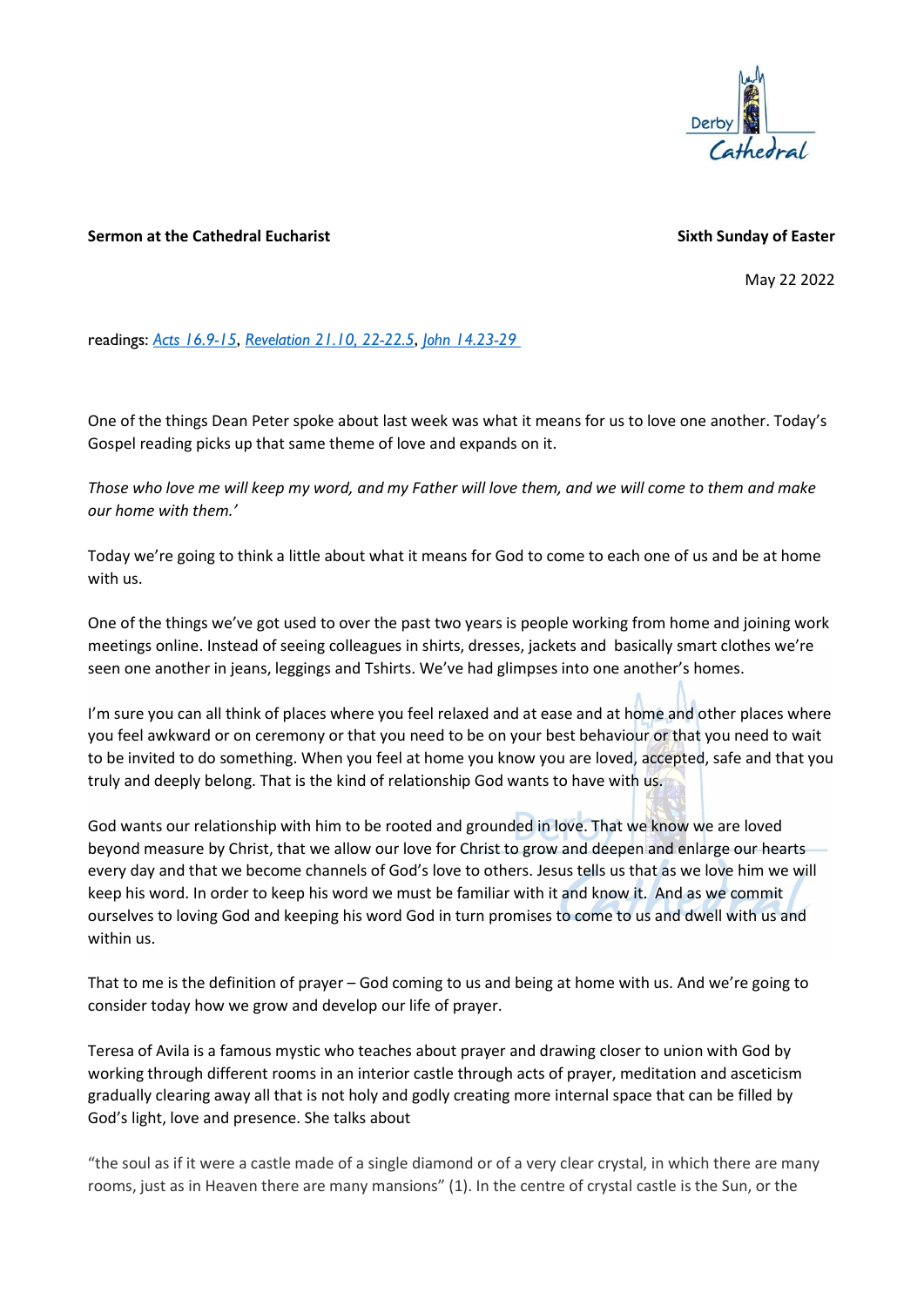King, who gives all the splendour and beauty to the rest of the castle. The closer we approach the centre, the greater the light."

That is an illustration of what it means for us to love God, keep his word and for God to come to us and make God's home with us.

Gary Chapman talks about 5 love languages – words of affirmation, acts of service, receiving gifts, quality time and physical touch. How might those ideas inform your prayer life? Do we spend time telling God how wonderful we think he is, offer words and songs of praise and thanksgiving? Do we see the acts of service we do for others as ways of expressing love for God? Do we see our Christian giving as an act of love? Do we spend time in silent meditation or contemplation, intentionally being attentive to God's presence with us? Do we use all our senses to encounter God?

And as well as loving God and spending time in prayer how good are we at engaging with God's Word, reading it, studying it, learning it, analysing it, interpreting it, applying it and living it. There are many ways through the centuries that Christians have encountered Christ through the words of Scripture – in meditation, in lectio divina, in musical settings, in daily Bible reading notes or creatively illustrating scripture passages as the monks did with the earliest Bibles.

And the aim of our prayer and Bible reading is that God would come to us and be at home with us.

I wonder how that makes you feel?

I don't know about you, but I would say there are very few people I ever really allow to get to know me. People I really let in and make a conscious decision not to hide from but to be truly myself with. People who see the good parts of me and the bad parts and maybe we feel a bit like that with God.

But when you are truly and deeply loved it is such a precious gift – to be able to be open, honest, transparent and authentic and to allow other people's love and the light of Christ flood into the parts of you that are hurting or damaged or broken or that are dirty and sources of guilt and shame. God' s perfect love casts out fear and brings comfort, healing and peace.

After Jesus talks about making his home within us he goes on to talk about peace.

'Peace I leave with you; my peace I give to you. I do not give to you as the world gives. Do not let your hearts be troubled and do not let them be afraid.'

Jesus wants us to learn to love, to keep his word and to be at home with us and to know his peace and we do this through prayer. It is prayer that sustains and develops our relationship with God and draws us closer to him.

As part of my role, I am Bishop Libby's Advisor in Spirituality and I oversee and organise all kinds of prayer and spiritual activities within the diocese and I wanted to invite you today to consider three different ways you might want to explore prayer and deepen your relationship with God.

The first is to come to a morning towards the end of June at the Bishop's House where we will explore together stories from Luke's Gospel using poetry, art, music, prayer and liturgy so that together we can dive deep into God's word and consider how we might keep God's Word.